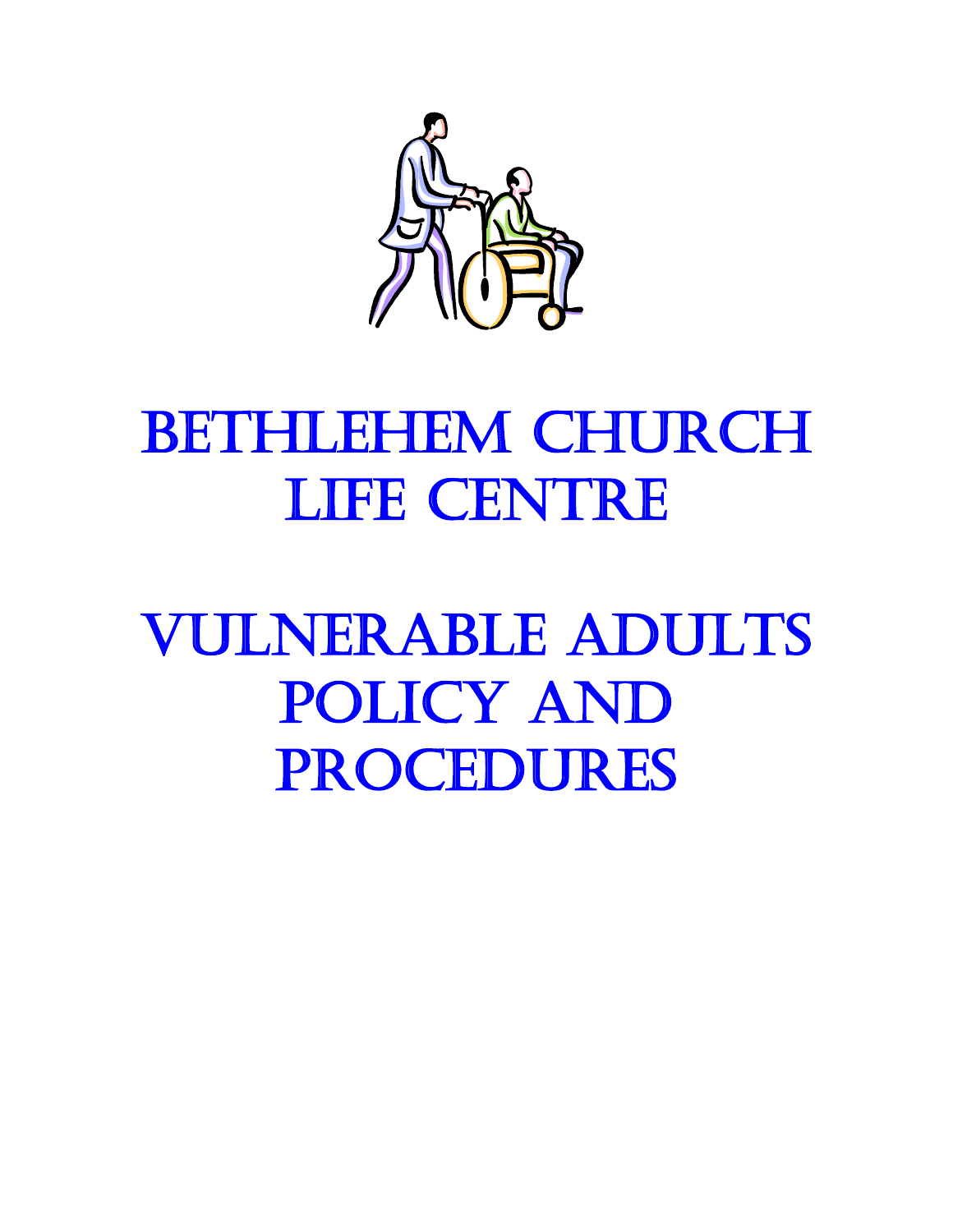

# **Bethlehem Church Life Centre Protection of Vulnerable Adults Policy**

BCLC acknowledges that the role of a voluntary organisation (including churches) has a wide range of functions and may be in a position to identify abuse. BCLC has a responsibility to report any suspicions of abuse to the appropriate agencies determined by the **Inter-agency Policy for responding to Alleged Abuse and inappropriate Care of Vulnerable Adults in South Wales.**

As Christians we are charged to love and care for each other. This is particularly true where the most vulnerable members of our community are concerned. We believe that being part of the BCLC community places responsibilities on all our active participants, both institutional and individual, to ensure that the environment for all is safe. This includes safety for all those who are vulnerable and all who wish to share in the life of the centre and who are offered support and pastoral care by the centre, both formal and informal.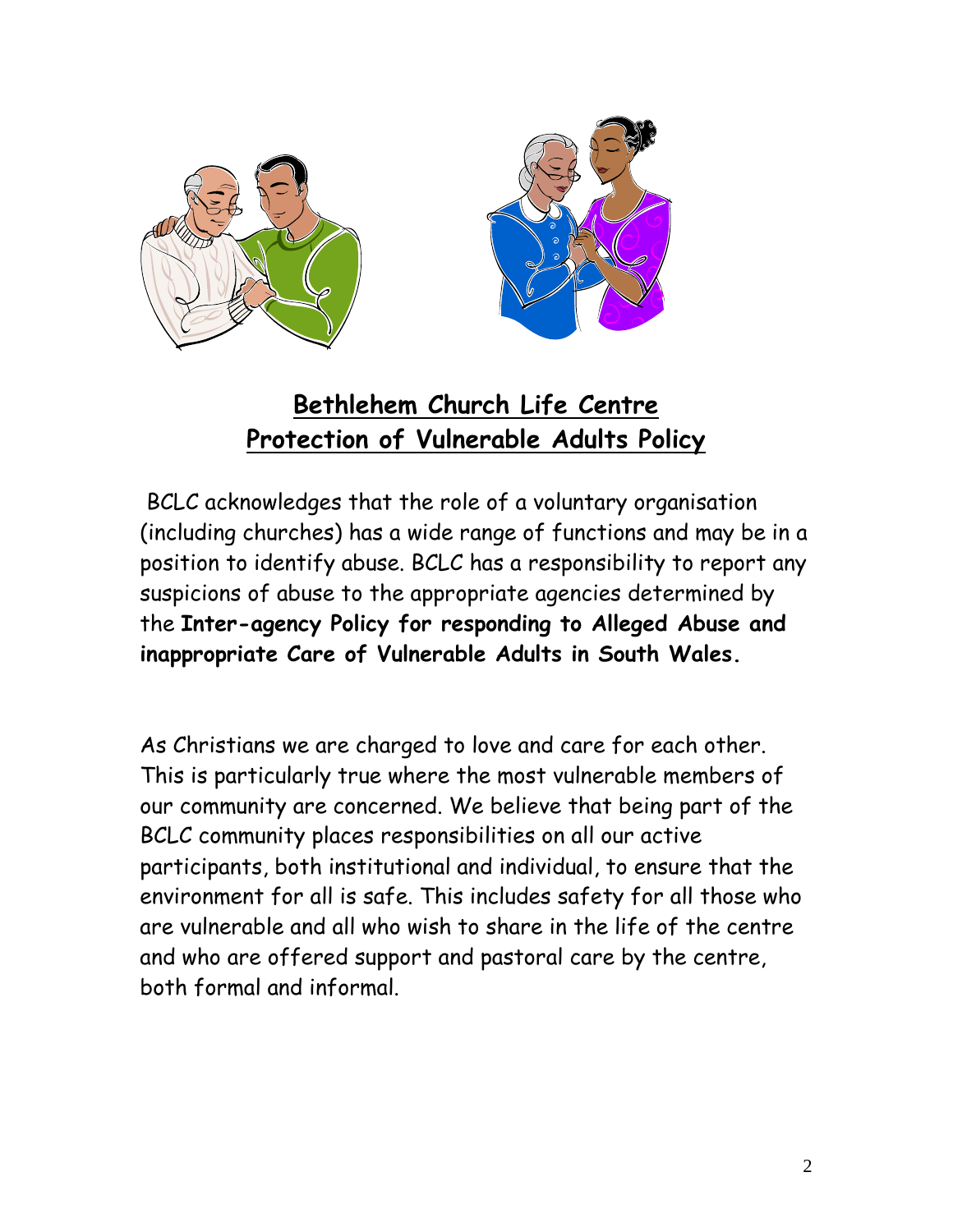# **Bethlehem Church Life Centre Vulnerable Adults Policy**

1. At BCLC we commit ourselves to the safeguarding of vulnerable adults and ensuring their well being in the life and activity of BCLC.

2. It is the responsibility of each of us to prevent the physical, emotional, sexual, financial and spiritual abuse of vulnerable adults and to report any such abuse that we discover or suspect.

3. We undertake to exercise proper care in the appointment and selection of those who will work with vulnerable adults.

4. BCLC is committed to supporting, resourcing and training those who undertake this work.

5. Each person who works with vulnerable adults will agree to abide by these recommendations and the guidelines.

6. BCLC will carefully consider requests for involvement in Church life and in all activities of the centre from vulnerable adults in the same way in which we consider all requests.

7. BCLC appoints Rob McAvoy as the designated person to:

- Advise BCLC on any matters of Vulnerable adult abuse arising.
- **Take the appropriate action when abuse is** disclosed, discovered or suspected.
- **EXECUTE:** Oversee and monitor the implementation of the policy and procedures.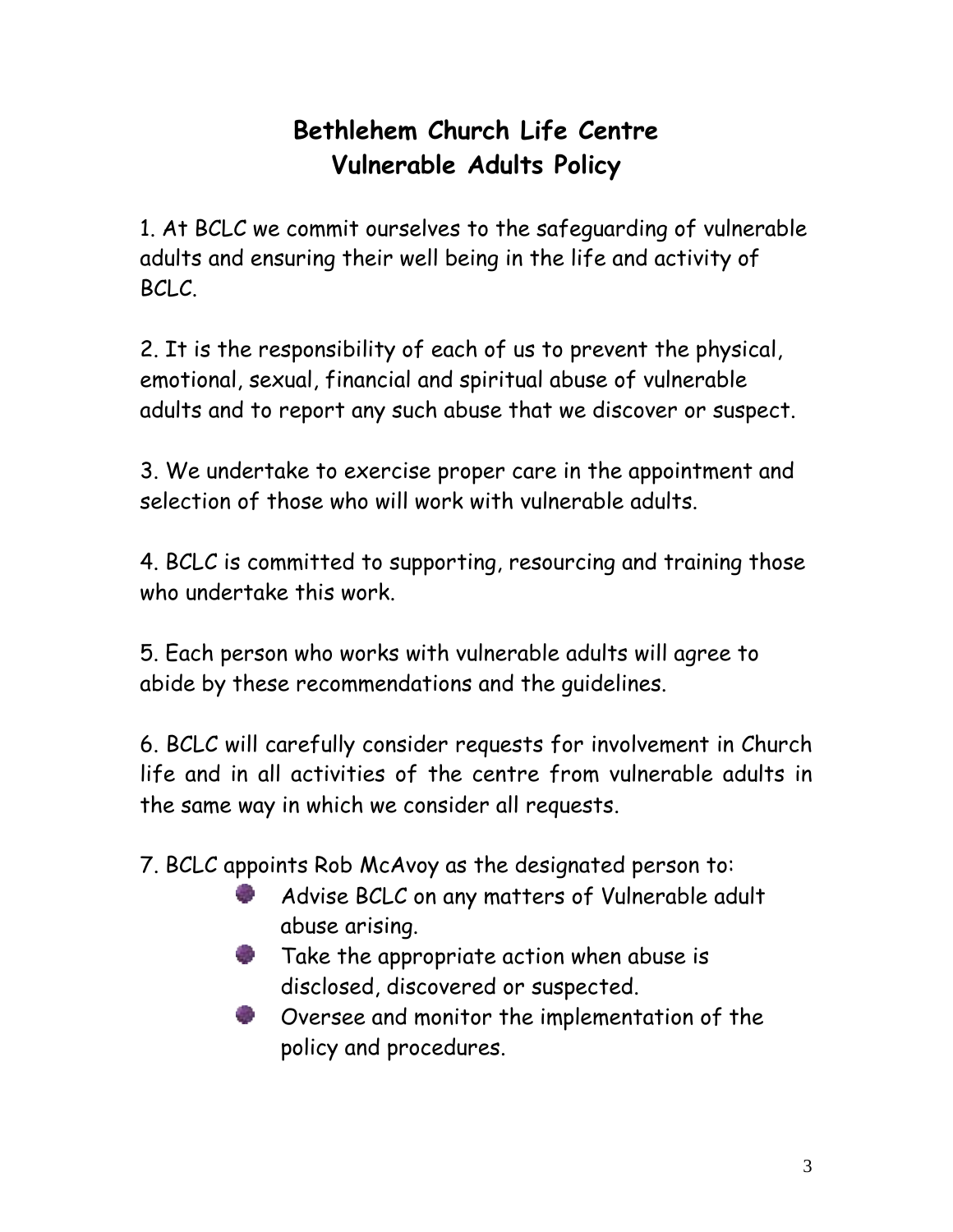# **Bethlehem Church Life Centre Vulnerable Adults Procedure**

## **What is a vulnerable adult?**

A person who is 18 years of age or over and who:

- Needs (or may need) community care services by reason of mental or other disability, age or illness and
- Is (or may be) unable to take care of him/herself and/or
- Is (or may be) unable to protect him/herself against significant harm or serious exploitation.

Law Commission 1997

#### **A person may have special needs as a result of**: ◆ Sensory or physical disability

A learning disability

◆ A physical illness

A mental illness (including dementia) severe and enduring or otherwise

An addiction to drugs or alcohol (although under the terms of the Disability Discrimination Act 1995, this is excluded)

A significant reduction in physical or mental or emotional capacity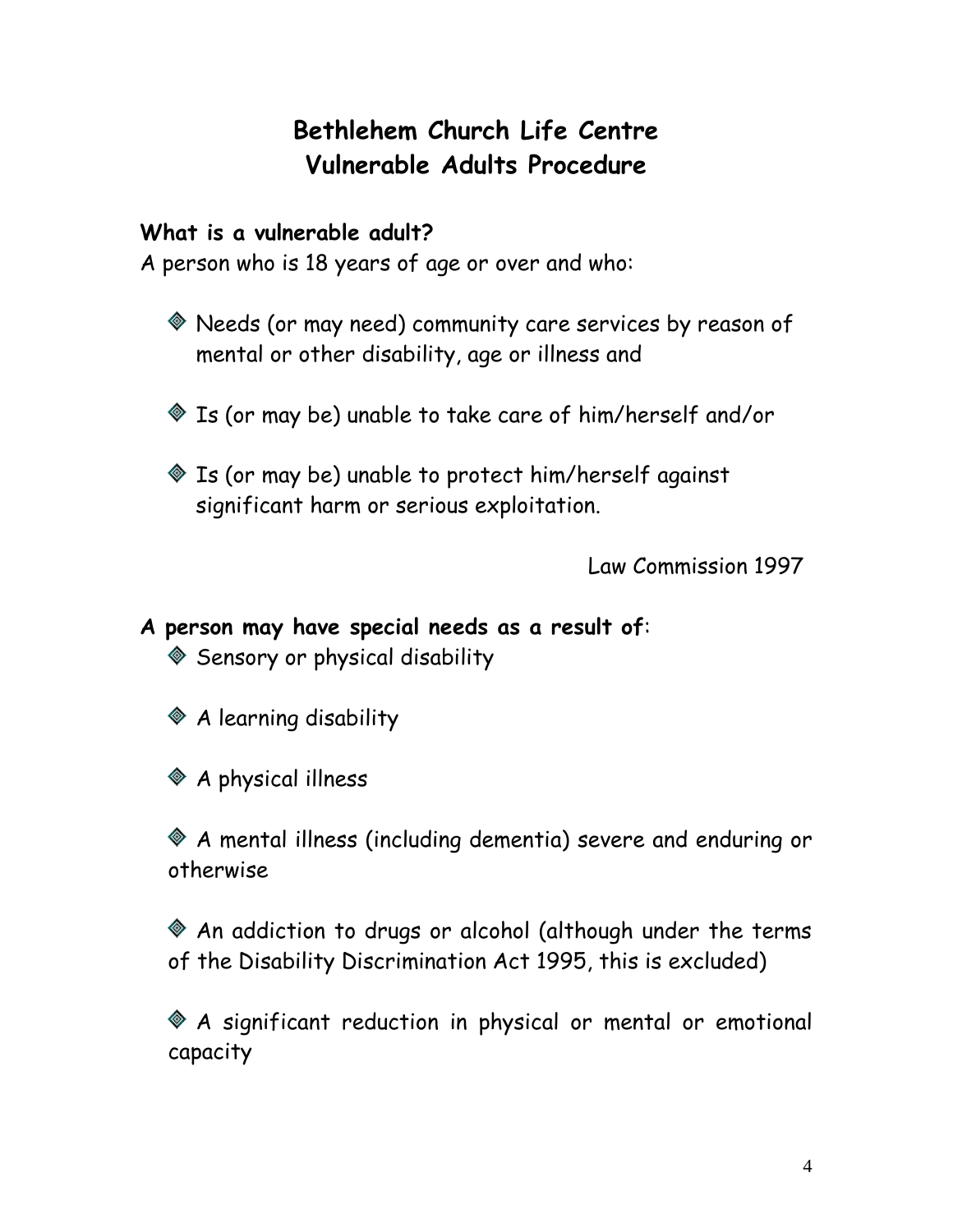

Becoming unable, for whatever reason, to protect him/herself from significant harm or exploitation.

**What abuse or ill treatment means.**

### **Physical Abuse**

Physical abuse is ill treatment, which may or may not cause physical injury. It includes hitting, slapping, pushing, kicking, forcing, inappropriate restraint, withholding or misuse of medication, squeezing, biting, suffocating, drowning or killing. Whilst the use of medication or restraint may be appropriate in some circumstances, the point is that if the use is beyond being reasonable, or outside of any prescription, or recommendation, or is excessive and disproportionate to what is required in the circumstances then this is abusive.

#### **Financial or legal abuse**

Financial or legal abuse is the wilful extortion or manipulation of a vulnerable adult's legal or civil rights, including the misappropriation of monies or goods. This includes not only the more obvious cases of theft, embezzlement and fraud, but also the abuse of influence, power or friendship to persuade a person to make gifts or change their will.

## **Neglect**

Neglect is any behaviour by one person that seriously impairs another. This may include failure to intervene in situations where there is a danger to vulnerable adults or to others, particularly where the person lacks the mental capacity to assess risk.

Neglect may also include not giving personal care, deliberate withholding of aids (this includes hearing aids), withholding food,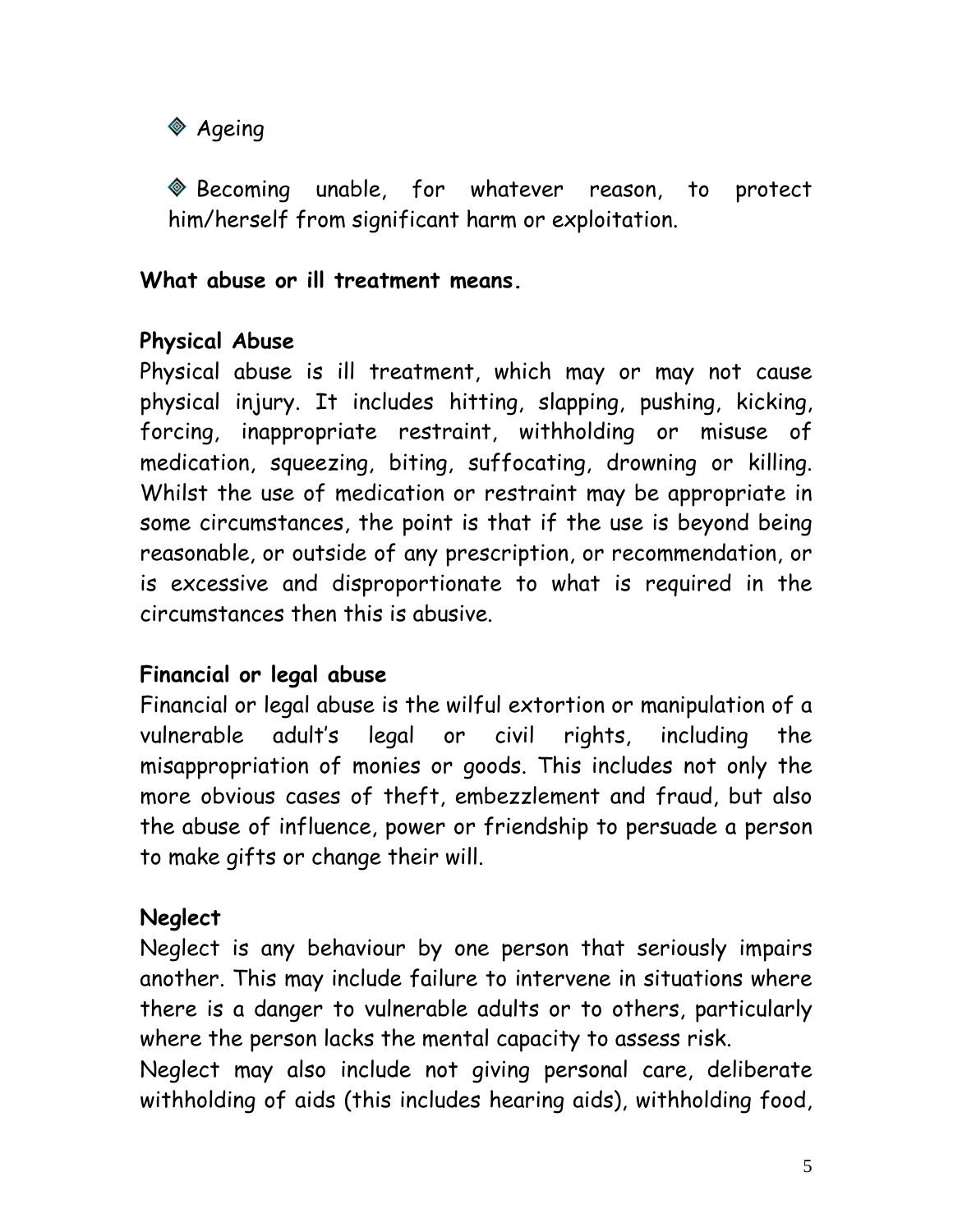drink, light and clothing, restricting access to medical services, denial of social, religious or cultural contacts, denial of contact with the family, leaving alone unsupervised.

#### **Sexual Abuse**

Sexual abuse includes both contact and non-contact behaviour that is abusive. To be deemed to be abusive, the behaviour has to be done without the consent of the other party. This includes the making of sexual remarks and suggestions, introduction to indecent material, indecent exposure, teasing, indecent assault, touch and sexual intercourse, being forced to touch another person in a sexual manner.

#### **Spiritual Abuse**

Spiritual abuse is often difficult for churches to identify because its definition may be more of an issue of personal interpretation of practices that are common in the church. Nevertheless churches need to be aware of pastoral practices that may be "forcing" people into accepting religious values or ideas. Others' views and cultures should be respected when we are trying to convey a Christian gospel message. Harm can be done by inappropriate promotion of Christian belief or practice. This can include the misuse of the authority of the leadership, discipline, oppressive teaching or obtrusive healing or deliverance ministries. Extreme pastoral interference in personal matters may reduce choice and responsibility. Vulnerable adults are more susceptible to suggestion and may sometimes feel humiliated by the way in which they are addressed. These actions may also result in vulnerable people experiencing physical, emotional or sexual harm. If such inappropriate behaviour becomes harmful, it should be discussed with the church leaders. Other forms of spiritual abuse may include the denial of a vulnerable adults's right to explore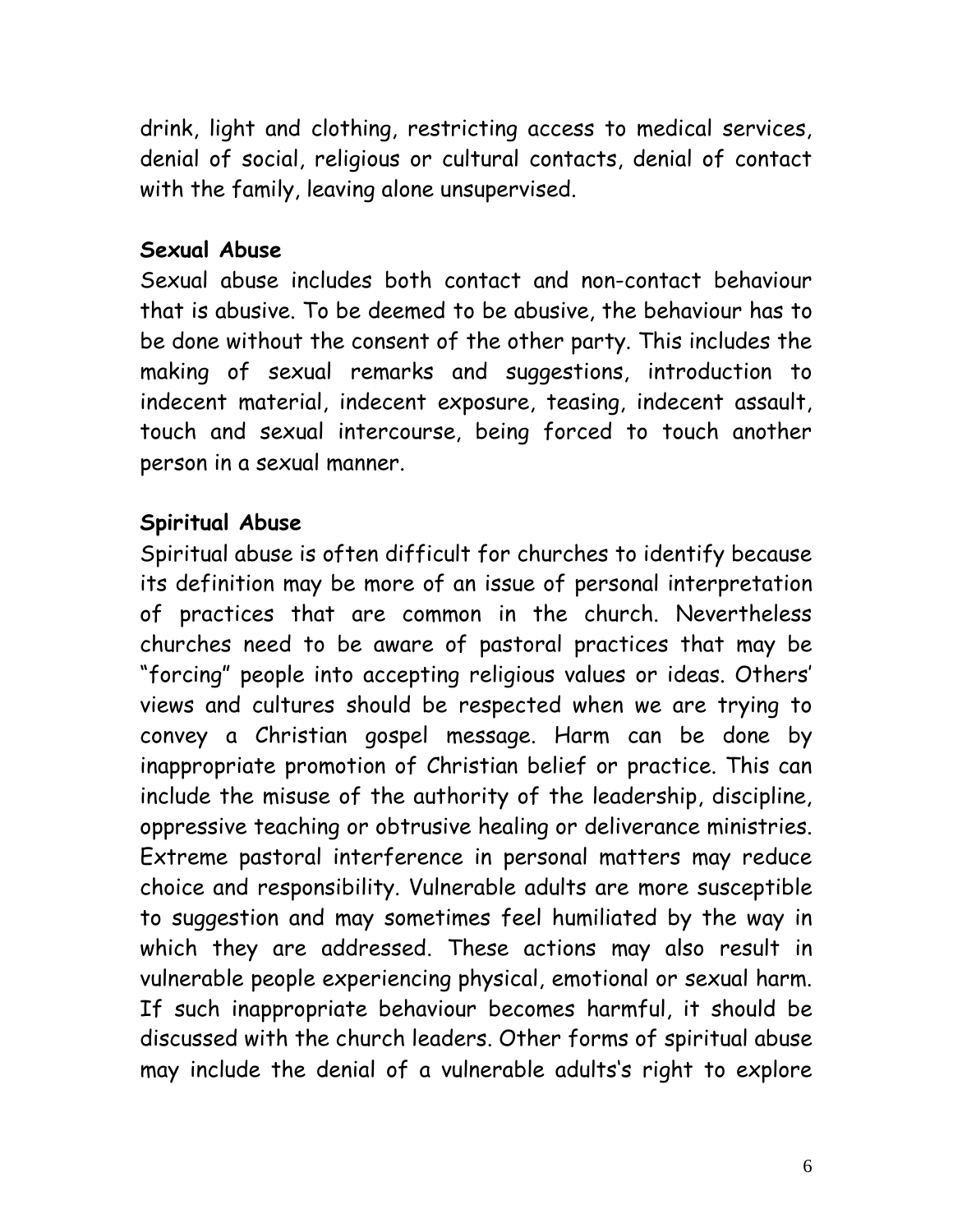the meaning of faith in their life, or the opportunity to grow in the knowledge and love of God

Some people believe that limited understanding or distorted perceptions, as a symptom of mental illness, for example, should automatically bar someone from expressions of their faith. This view is incompatible with our understanding of the work of the Holy Spirit in His work of spiritual growth for all people.

# **Seek to promote**

PREVENTION – INCLUSIVENESS - PROTECTION

## **Who may be the abuser?**

Vulnerable adults may be abused by a wide range of people including relatives and family members, professional staff, paid care workers, volunteers, other service users, neighbours, friends, associates and people who deliberately exploit vulnerable people

Stranger abuse will warrant a different kind of response to abuse within an ongoing relationship or care setting.

## **What to do if someone discloses to you or you discover abuse**

- You must ensure the care and safety of the alleged victim
- $\ddot{\bullet}$  Do not promise to keep the information secret
- $\ddot{\text{+}}$  Listen carefully to the account without interrogating the Vulnerable Adult – only clarify the facts
- Note persons, places, and times referred to in the account given.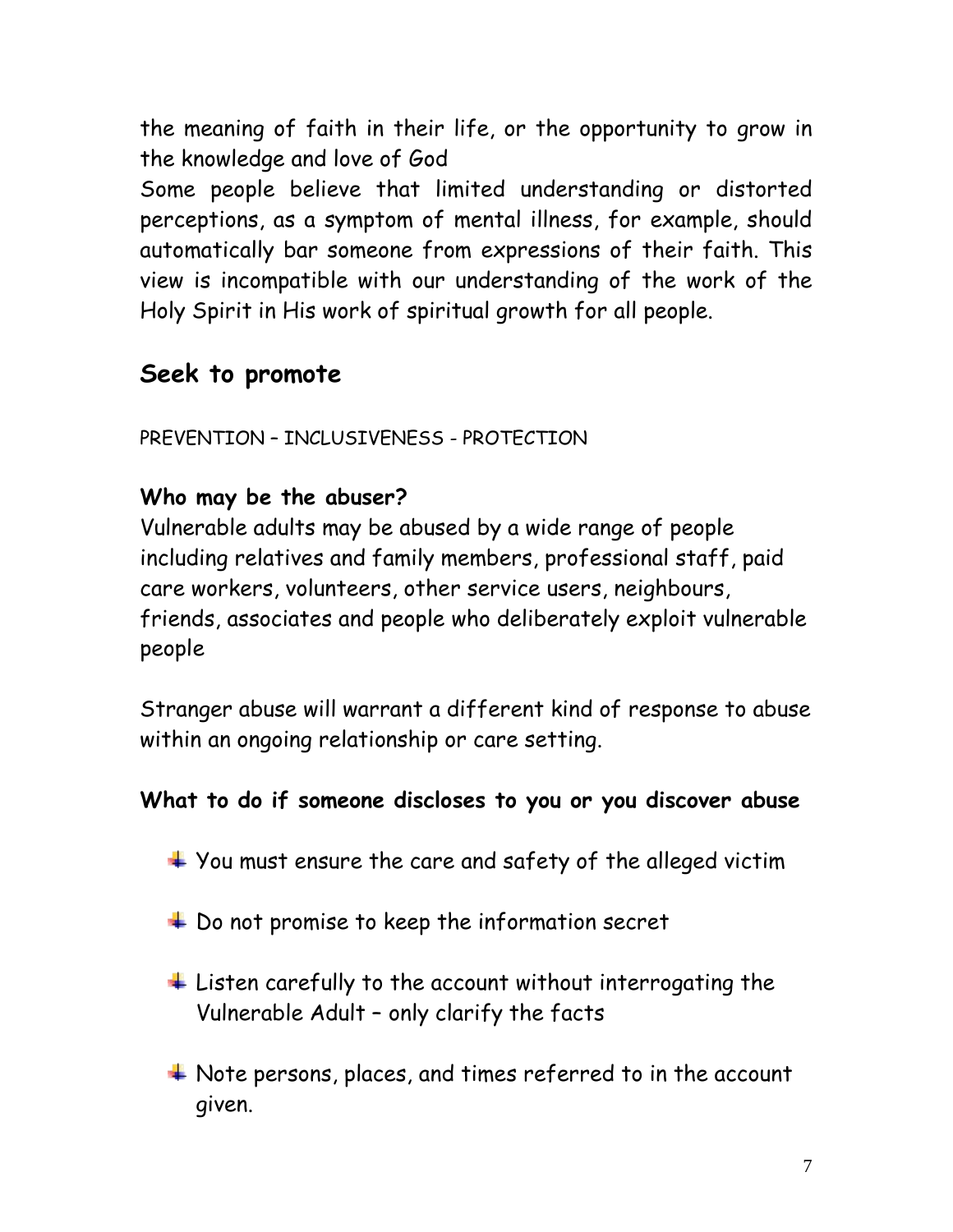- $\overline{\textbf{I}}$  Write down as soon as possible exactly what the person said then sign and date it.
- + Preserve any physical evidence.
- $\pm$  If the perpetrator is also a vulnerable adult equal consideration will need to be given to their needs.
- $\pm$  Contact the Designated person who will then inform the appropriate authority. If he is not available then contact Social Services Duty Desk on 01656 642353

**It is essential to be sensitive as in cases of possible sexual abuse or situations where there is a danger of exposing the person to further immediate risk of abuse or injury.**

**What to do when an incident does not appear to require emergency procedure or there is insubstantial evidence of abuse or neglect.**

- 1. The BCLC leadership and volunteers should be sensitive to cultural, racial and other factors affecting families.
- 2. The BCLC leadership and volunteers observing any indicators of abuse should initially inform the designated person for safeguarding vulnerable adults: Rob McAvoy.
- 3. The designated person should listen to the concerns and decide what action, if any, needs to be taken.